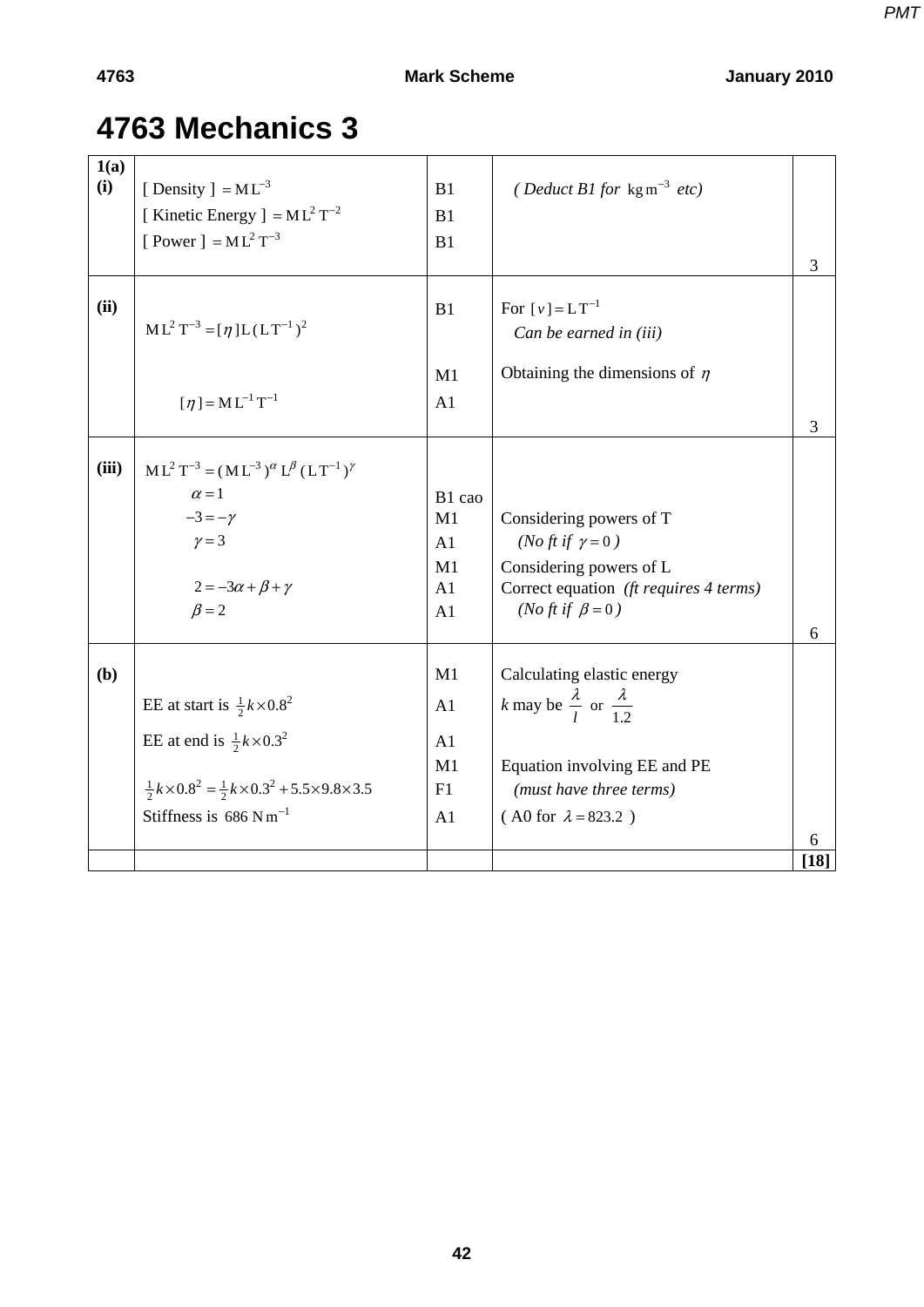| $\boldsymbol{2}$<br>(a) |                                                                                               |                      |                                                                                                                                                                 |           |
|-------------------------|-----------------------------------------------------------------------------------------------|----------------------|-----------------------------------------------------------------------------------------------------------------------------------------------------------------|-----------|
|                         | $\int \pi x y^2 dx = \int_0^{\pi} \pi x (a^2 - x^2) dx$                                       | M1                   | Limits not required                                                                                                                                             |           |
|                         | $=\pi \left[ \frac{1}{2} a^2 x^2 - \frac{1}{4} x^4 \right]_0^a$                               | A1                   | For $\frac{1}{2}a^2x^2 - \frac{1}{4}x^4$                                                                                                                        |           |
|                         | $=\frac{1}{4}\pi a^4$                                                                         | A <sub>1</sub>       |                                                                                                                                                                 |           |
|                         | $\overline{x} = \frac{\frac{1}{4}\pi a^4}{\frac{2}{3}\pi a^3}$                                | M1                   |                                                                                                                                                                 |           |
|                         |                                                                                               | E1                   |                                                                                                                                                                 | 5         |
| (b)                     |                                                                                               |                      |                                                                                                                                                                 |           |
| (i)                     | Area is $\int_{1}^{4} (2 - \sqrt{x}) dx$                                                      | M1                   | Limits not required                                                                                                                                             |           |
|                         | $=\left[2x-\frac{2}{3}x^{\frac{3}{2}}\right]_{1}^{4}$ $\left(\frac{4}{3}\right)$              | A1                   | For $2x-\frac{2}{3}x^{\frac{3}{2}}$                                                                                                                             |           |
|                         | $\int xy dx = \int_{0}^{4} x(2 - \sqrt{x}) dx$                                                | M1                   | Limits not required                                                                                                                                             |           |
|                         | $=\left[x^2 - \frac{2}{5}x^{\frac{5}{2}}\right]_1^4$ $\left(=\frac{13}{5}\right)$             | A <sub>1</sub>       | For $x^2 - \frac{2}{5}x^{\frac{5}{2}}$                                                                                                                          |           |
|                         | $\overline{x} = \frac{13}{4/2} = \frac{39}{20} = 1.95$                                        | A <sub>1</sub>       |                                                                                                                                                                 |           |
|                         | $\int \frac{1}{2} y^2 dx = \int_{1}^{4} \frac{1}{2} (2 - \sqrt{x})^2 dx$                      | M1                   | $\int (2-\sqrt{x})^2 dx$ or $\int ((2-y)^2-1) y dy$                                                                                                             |           |
|                         | $=\left[2x-\frac{4}{3}x^{\frac{3}{2}}+\frac{1}{4}x^2\right]_0^4$ $\left(-\frac{5}{12}\right)$ | A2                   | For $2x - \frac{4}{3}x^{\frac{3}{2}} + \frac{1}{4}x^2$ or $\frac{3}{2}y^2 - \frac{4}{3}y^3 + \frac{1}{4}y^4$<br>Give A1 for two terms correct, or all           |           |
|                         | $\overline{y} = \frac{5/2}{4/2} = \frac{5}{16} = 0.3125$                                      | A <sub>1</sub>       | correct with 1/2 omitted                                                                                                                                        |           |
|                         |                                                                                               |                      |                                                                                                                                                                 | 9         |
| (ii)                    | Taking moments about A<br>$T_C \times 3 - W \times 0.95 = 0$                                  | M1<br>A <sub>1</sub> | Moments equation (no force omitted)<br>Any correct moments equation<br>(May involve both $T_A$ and $T_C$ )<br>Accept Wg or $W = \frac{4}{3}, \frac{4}{3}g$ here |           |
|                         | $T_A+T_C=W$                                                                                   | M1                   | Resolving vertically (or a second<br>moments equation)                                                                                                          |           |
|                         | $T_A = \frac{41}{60}W$ , $T_C = \frac{19}{60}W$                                               | A1                   | Accept 0.68W, 0.32W                                                                                                                                             |           |
|                         |                                                                                               |                      |                                                                                                                                                                 | 4<br>[18] |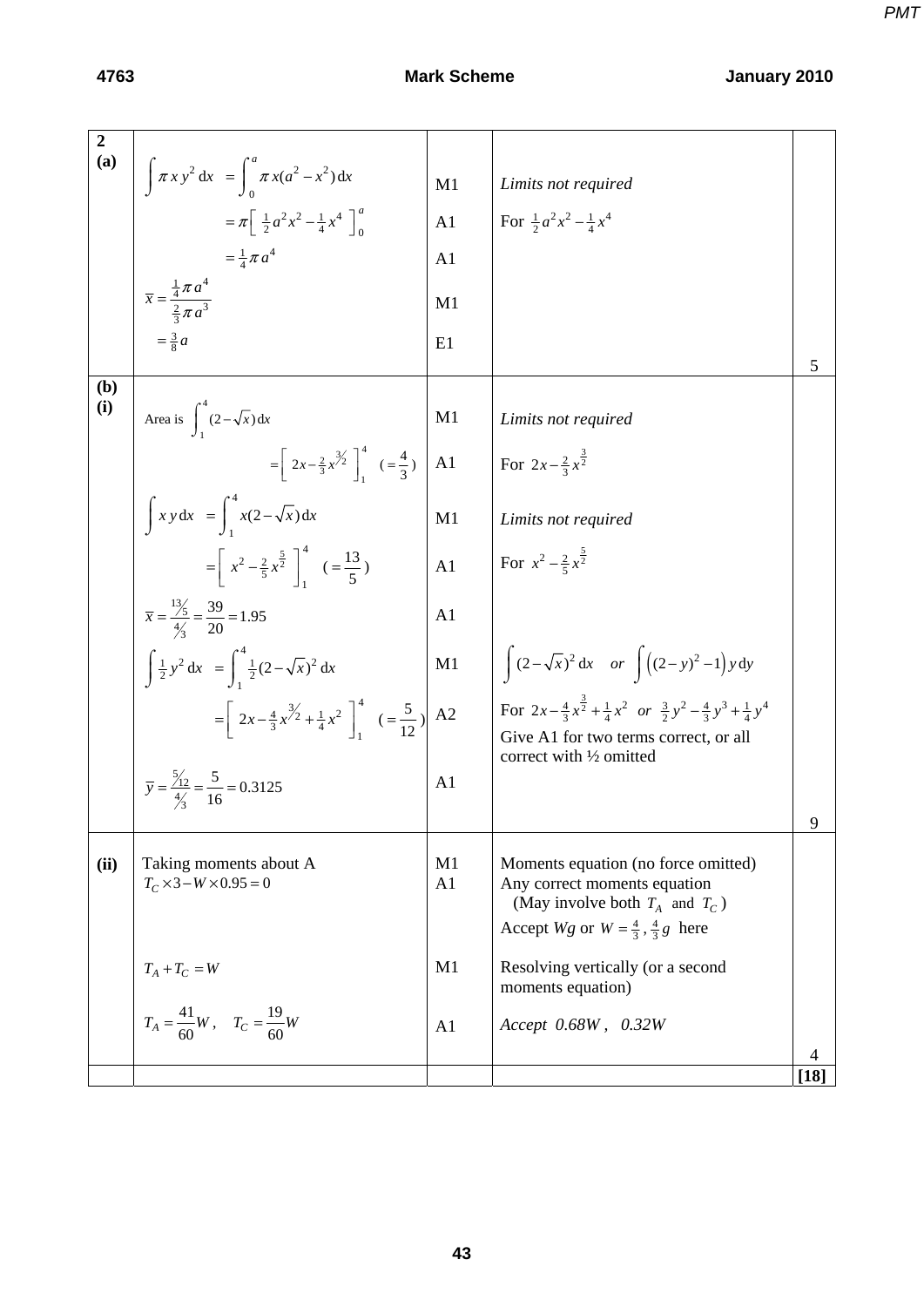| 3(i)  | By conservation of energy,<br>$\frac{1}{2} \times 0.6 \times 6^2 - \frac{1}{2} \times 0.6 v^2 = 0.6 \times 9.8(1.25 - 1.25 \cos \theta)$<br>$36 - v^2 = 24.5 - 24.5 \cos \theta$<br>$v^2 = 11.5 + 24.5 \cos \theta$                                                                     | M1<br>A1<br>E1                                                          | Equation involving KE and PE                                                                                                                                                       | 3           |
|-------|-----------------------------------------------------------------------------------------------------------------------------------------------------------------------------------------------------------------------------------------------------------------------------------------|-------------------------------------------------------------------------|------------------------------------------------------------------------------------------------------------------------------------------------------------------------------------|-------------|
| (ii)  | $T - 0.6 \times 9.8 \cos \theta = 0.6 \times \frac{v^2}{1.25}$<br>$T - 5.88 \cos \theta = 0.48(11.5 + 24.5 \cos \theta)$<br>$T = 5.52 + 17.64 \cos \theta$                                                                                                                              | M1<br>A1<br>M1<br>A1                                                    | For acceleration $\frac{v^2}{x}$<br>Substituting for $v^2$                                                                                                                         | 4           |
| (iii) | String becomes slack when $T = 0$<br>$\cos \theta = -\frac{5.52}{17.64}$ ( $\theta = 108.2^{\circ}$ or 1.889 rad)<br>$v^2 = 11.5 - 24.5 \times \frac{5.52}{17.64}$<br>Speed is $1.96 \text{ ms}^{-1}$ (3 sf)                                                                            | M1<br>A1<br>M1<br>A1 cao                                                | May be implied<br>or $0.6 \times 9.8 \times \frac{5.52}{17.64} = 0.6 \times \frac{v^2}{1.25}$<br>or $-0.6 \times 9.8 \times \frac{v^2 - 11.5}{24.5} = 0.6 \times \frac{v^2}{1.25}$ | 4           |
| (iv)  | $T_1 \cos \theta = mg$<br>$T_1 \times \frac{1.2}{1.25} = 0.6 \times 9.8$ (where $\theta$ is angle COP)<br>Tension in OP is 6.125 N<br>$T_1 \sin \theta + T_2 = \frac{mv^2}{0.35}$<br>$6.125 \times \frac{0.35}{1.25} + T_2 = \frac{0.6 \times 1.4^2}{0.35}$<br>Tension in CP is 1.645 N | M1<br>A1<br>A1<br>M1<br>F <sub>1</sub> B <sub>1</sub><br>A <sub>1</sub> | Resolving vertically<br>Horizontal equation (three terms)<br>For LHS and RHS                                                                                                       | 7<br>$[18]$ |